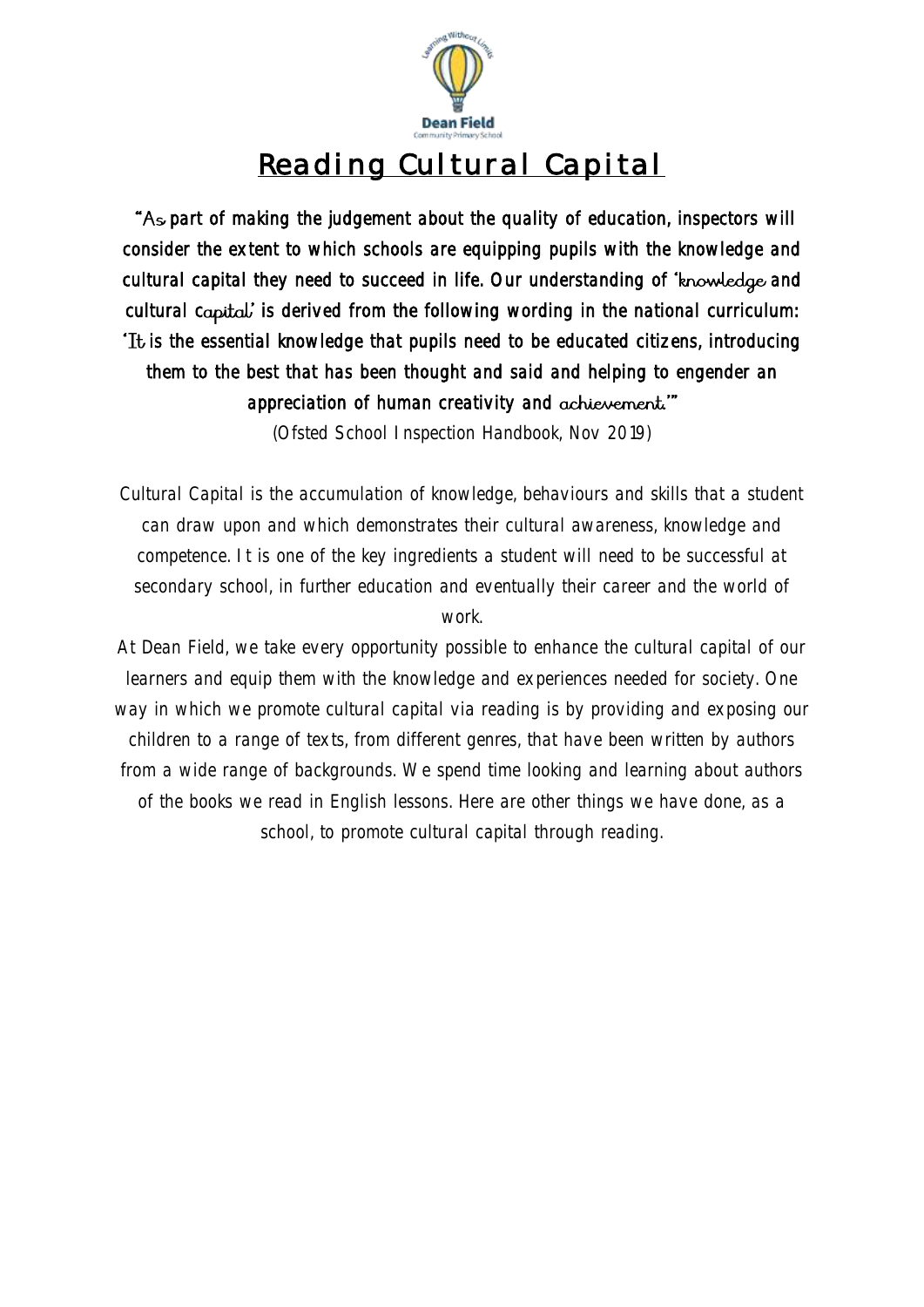#### Repeated Text Library

All year groups, from Nursery to Year 6, have a repeated text library in their class. It is a selection of books that have been hand picked by the reading coordinators to ensure a coverage of a variety of genres including non-fiction and poetry. The other texts have been specifically chosen because they have rich vocabulary, are written by famous authors, teach diversity or are recommended books from the Pie Corbett Reading Spine. All teachers read and re-read these texts to children throughout the year so that at the end of the school year, pupils have a breadth of knowledge and understanding about famous authors and literature. In the future, they can then build on this and eventually have the ability to engage with high culture **literature** 



### Vocabulary Wall - 'Word of the Week'

All year groups have a vocabulary wall where new 'tier 2' words are displayed each week. Research has shown us (Beck, 2002) that there is a rise in the word gap in young children. Naturally, children develop tier 1 vocabulary easily and when taught various subjects they absorb tier 3 words well. However, tier 2 words are less common in spoken language therefore children don't have a great understanding when it comes to reading them in different texts which slows down their reading pace. To close this gap and to add to the cultural capital of our pupils, we are introduced a tier 2 word per week in each class. For each new word taught, teachers: explicitly teach the word, add and introduce it to the word wall, refer to the word throughout the week and praise children for using the word.



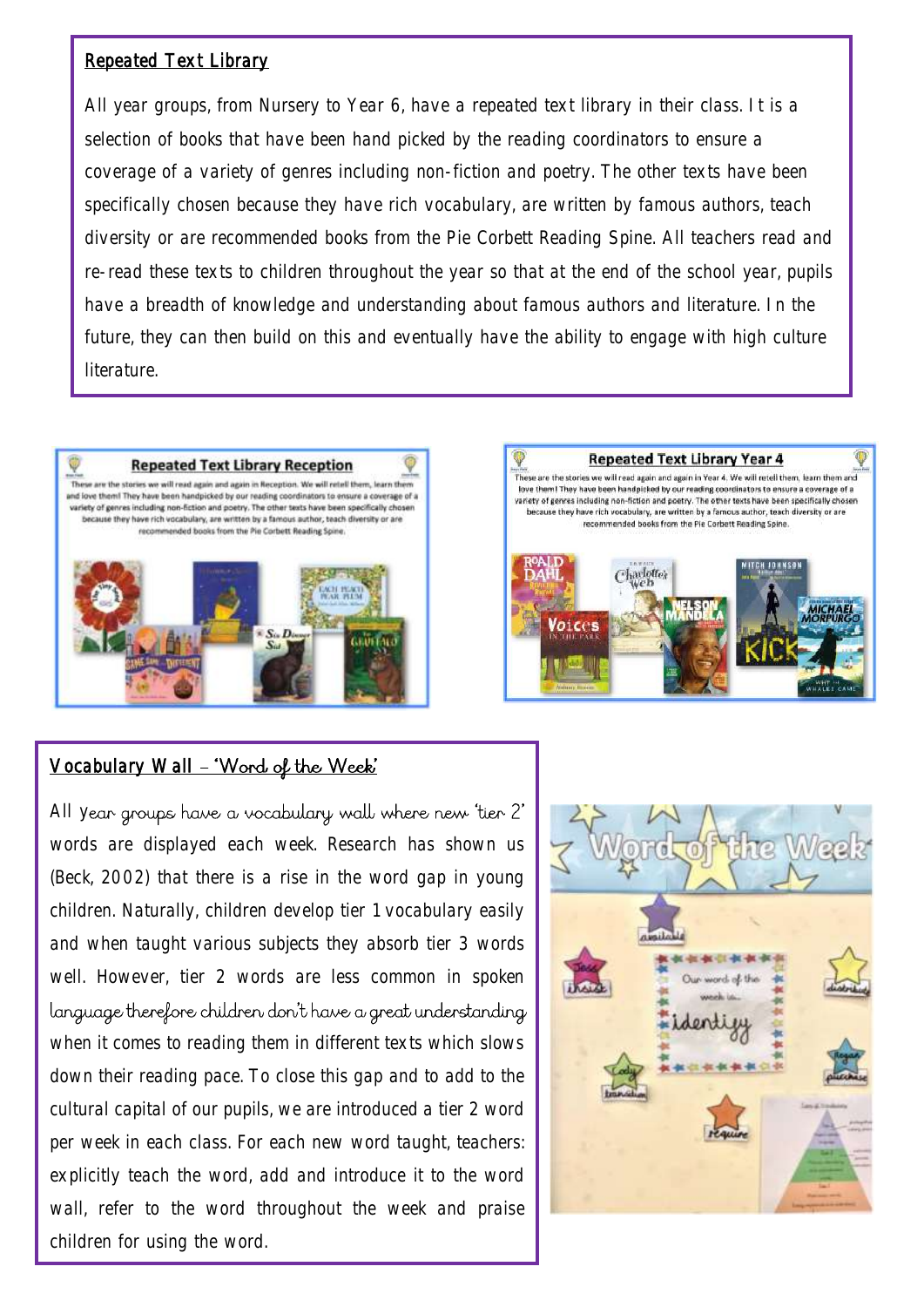

## The Weekly Newspaper

Each week, in our school library, pupils have access to a weekly newspaper. The newspaper gives them the opportunity to read about current, child friendly world affairs allowing them to expand their understanding of the world and add to their cultural capital.

### Non-Fiction November

In November, we celebrated non-fiction November! We spent the month encouraging, promoting and celebrating non-fiction reading. We had an in-class, friendly reading competition to find our non-fiction reading champions. Teachers also shared weekly nonfiction texts on Seesaw for pupils to enjoy at home with their parents.

Ī

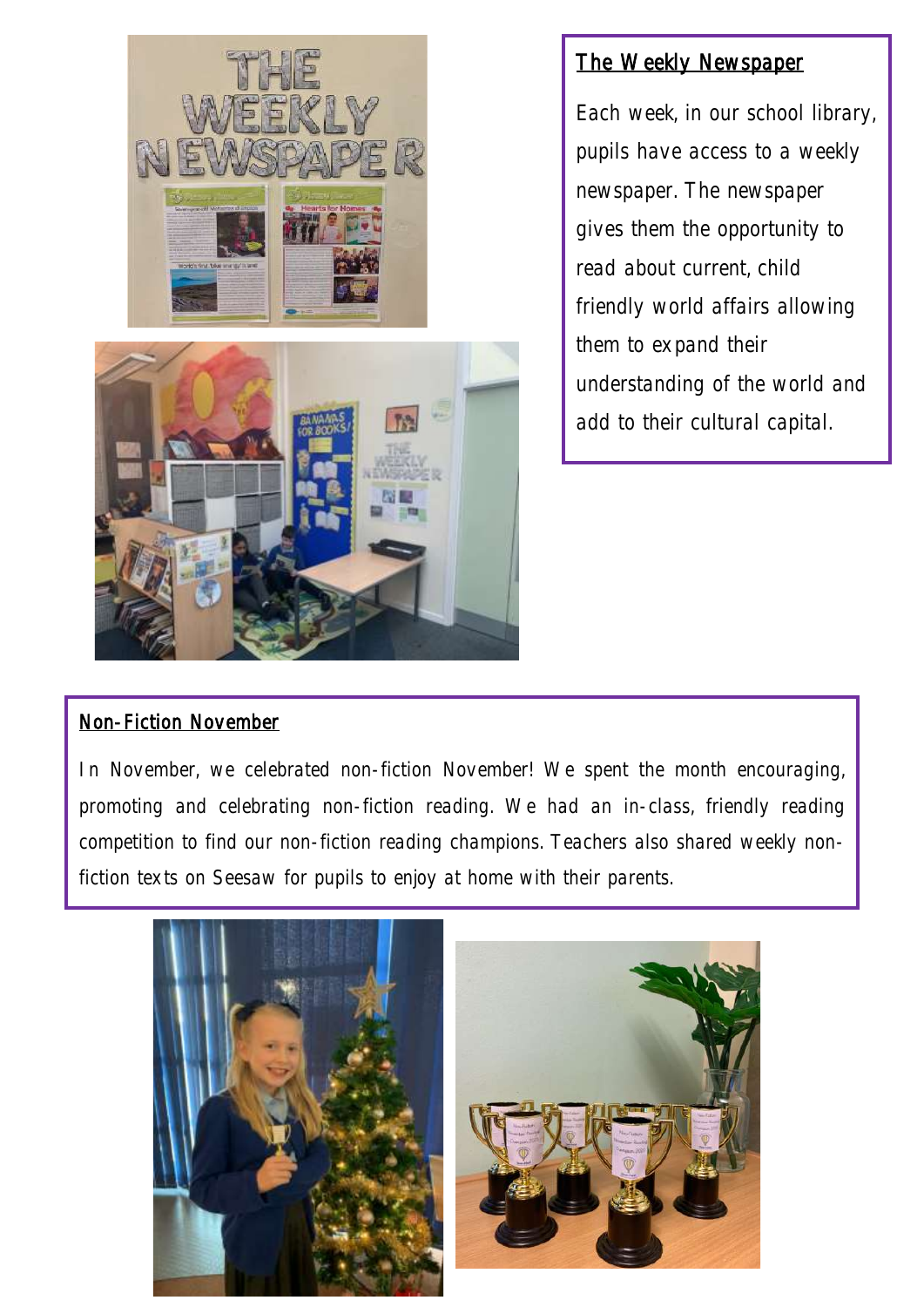## Little People, BIG DREAMS!

In our library, we have a very special collection of 'Little People, BIG DREAMS,' books that our pupils can read for pleasure to enhance their understanding of inspirational figures. Not only does this support their cultural capital in reading, but could also support their learning in science and history.







# Poet Visits

Every half term, we have a specialist poetry teacher that visits Dean Field to work with pupils on poetry linked to their half termly phonics. He works closely with children to develop their understanding of poetry and teaches them how to write a certain style of poem. This not only exposes our pupils to different types of poetry, but gives them the opportunity to experience the success of writing their own.